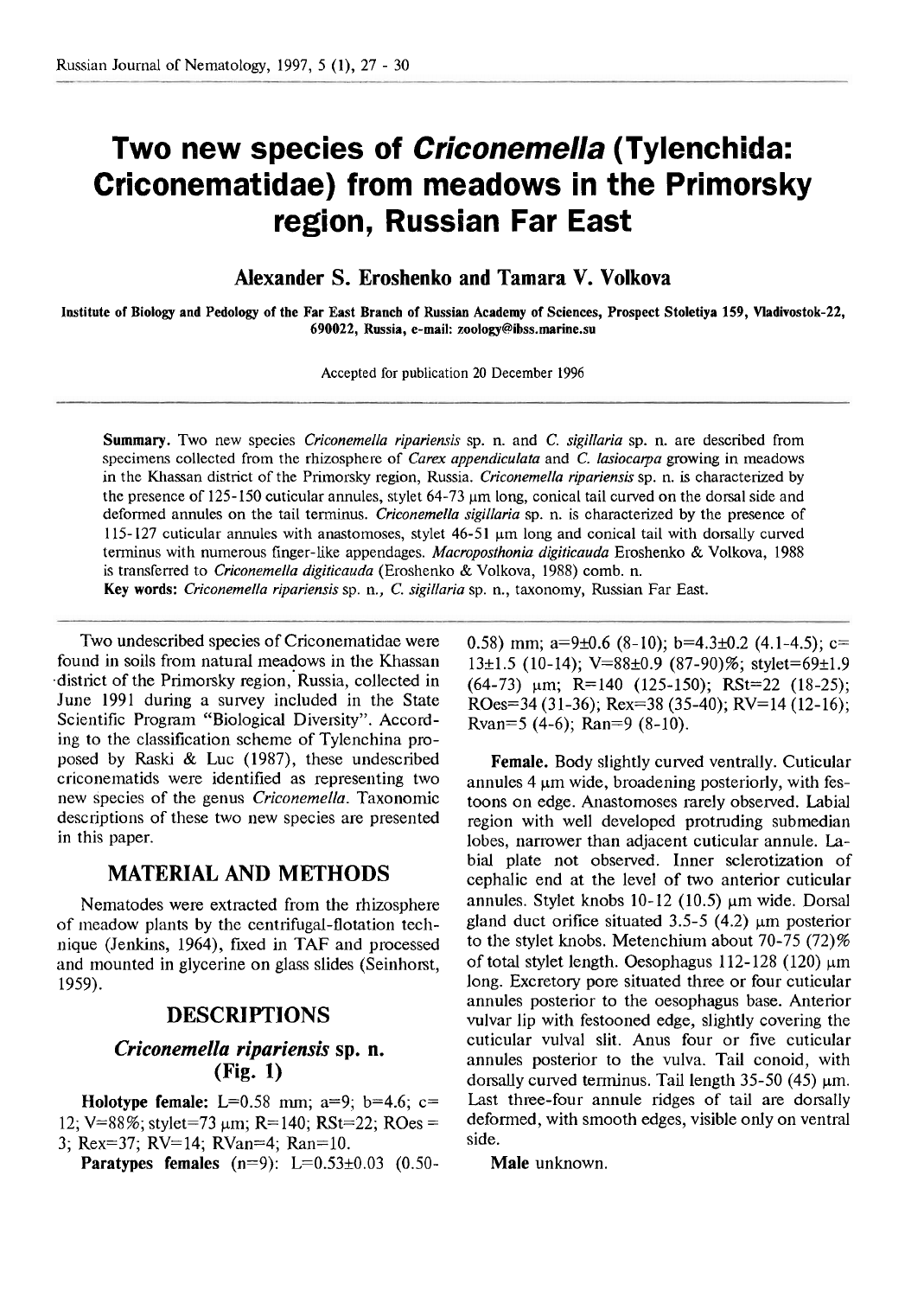

**Fig. 1.** Criconemella ripariensis sp. n. female. A: Anterior end; B: Labial region; C-D: Tail. Bar in  $\mu$ m.

**Juvenile**  $(n=1)$ . Body length 405  $\mu$ m, stylet length  $52 \mu m$ , posterior edges of cuticular annules with festoons. Tail curved dorsally as in females.

**Type locality and host.** *Criconemella ripariensis*  sp. n. was found in soil in which *Carex appendiculata*  Kuk. was growing on the bank of the Lebedinka river in the Khassan district of the Primorsky region. Soil samples were collected in June 1991.

**Type material.** Holotype female (CRKh691/1) deposited in the collection of Laboratory of Phytonematology, Lnstitute of Biology and Pedology, the Far East Branch of the Russian Academy of Sciences, Vladivostok. Paratype females (CRKh691/2, 4, 6-9) in the same collection and other paratype females deposited in the collection of the Phytonematology Laboratory at the Lnstitute of Parasitology, the Russian Academy of Sciences, Moscow.

**Differential diagnosis.** *Criconemella ripariensis*  sp. n. is characterized by the presence of 125-150 cuticular annules with digitated posterior edge, large submedian, lobes, stylet mean length of  $64-73 \mu m$ , conoid tail and defonned annules on the dorsally curved terminus.

*Criconemella ripariensis* sp. n. resembles C. *ras-*

*kiensis* (De Grisse, 1964) Luc & Raski, 1981 but differs by having more numerous cuticular rings (125-150 *vs* 62-72), longer stylet (64-73 pm *vs* 50-56 um) and by the presence of deformed annules on the tail terminus. Also, C. *ripariensis* sp. n. can be distinguished from *C. solivaga* (Andrassy, 1962) Luc & Raski, 1981 by having narrower and more numerous cuticular annules  $(125-150$  annules of 4  $\mu$ m wide *vs* 61 annules of 8 um wide) and a dorsally curved tail terminus with deformed posterior annules. Comparison between *C. ripariensis* sp. *n.* and the species *C. raskiensis* and *C. solivaga* was based on the descriptions of these two species given in the book of Ivanova (1976).

*Criconemella ripariensis* sp. n. can be distinguished from *C. jenssiensis* Van den Berg, 1992 by having a clear digitated edge on the cuticular annules, more numerous cuticular annules, longer stylet (in *C. jenssiensis*  $- 88 - 102$  annules, stylet 56-62  $\mu$ m long), longer tail length (c=10-14 *vs* 16-23), tail with a curved terminus, and deformed terminal annules and the presence of an undivided first cuticular annule on the cephalic end (Van den Berg, 1992).

**Etymology.** The specific name *npariensis* is derived from the Latin word for "coastal".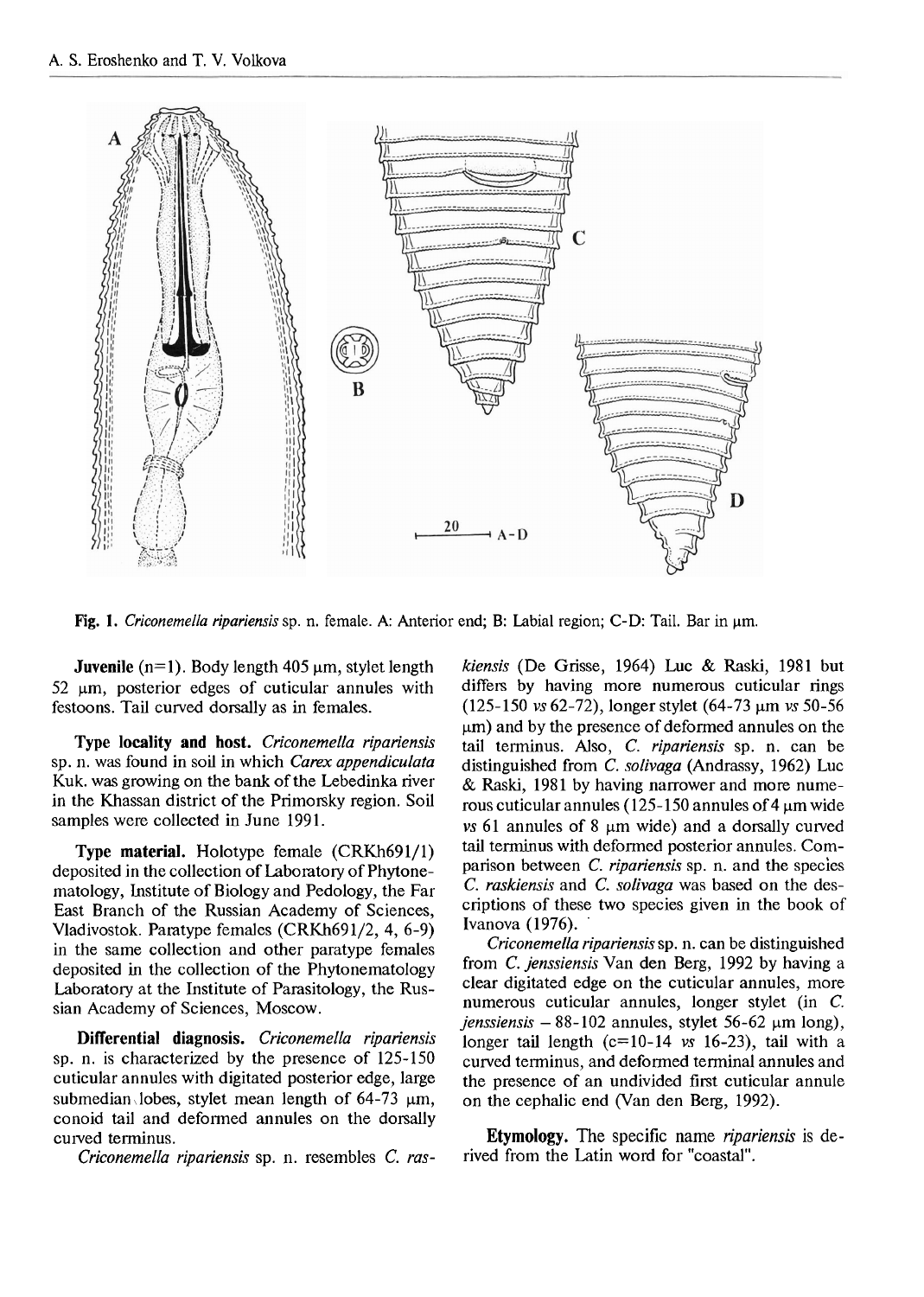

**Fig.** 2. **Criconemella sigillaria** sp. n. female. **A:** Total view; B: Anterior end; C: Labial region; D-G: Tail. Bars in **pm.** 

## *Criconernella sigillaria* **sp.** *n.*  **(Fig. 2)**

**Holotype female:** L=0.32 mm; a=11; b=4.2; c= 18; V=90%; stylet=46  $\mu$ m; R=117; RSt=19; ROes= 31; Rex=32; RV=11; RVan=5; Ran=6.

**Paratype females**  $(n=17)$ : L=0.41 $\pm$ 0.02  $(0.37 -$ 0.45) mm; a=11 $\pm$ 1.5 (8-14); b=4.4 $\pm$ 0.3 (4.1-5.0); c= 15±1.6 (12-18); V=89±0.9 (87-90)%; stylet=49±1.7  $(46-51)$  µm; R=121 (115-127); RSt=21 (19-22);

ROes=35 (33-37); Rex=37 (35-39); RV=12 (11-15); RVan=5  $(5-7)$ ; Ran=7  $(5-9)$ .

**Female.** Body slightly curved ventrally. Labial region with four small submedian lobes, slightly developed labial plates, narrower than adjacent cuticular annules. Cuticular annules  $4 \mu m$  wide with festoons on posterior edge. Anastomoses fonn broken lines on lateral sides of the body. Stylet comparatively thin, with anchor-like basal knobs  $6.4 \mu m$  wide.